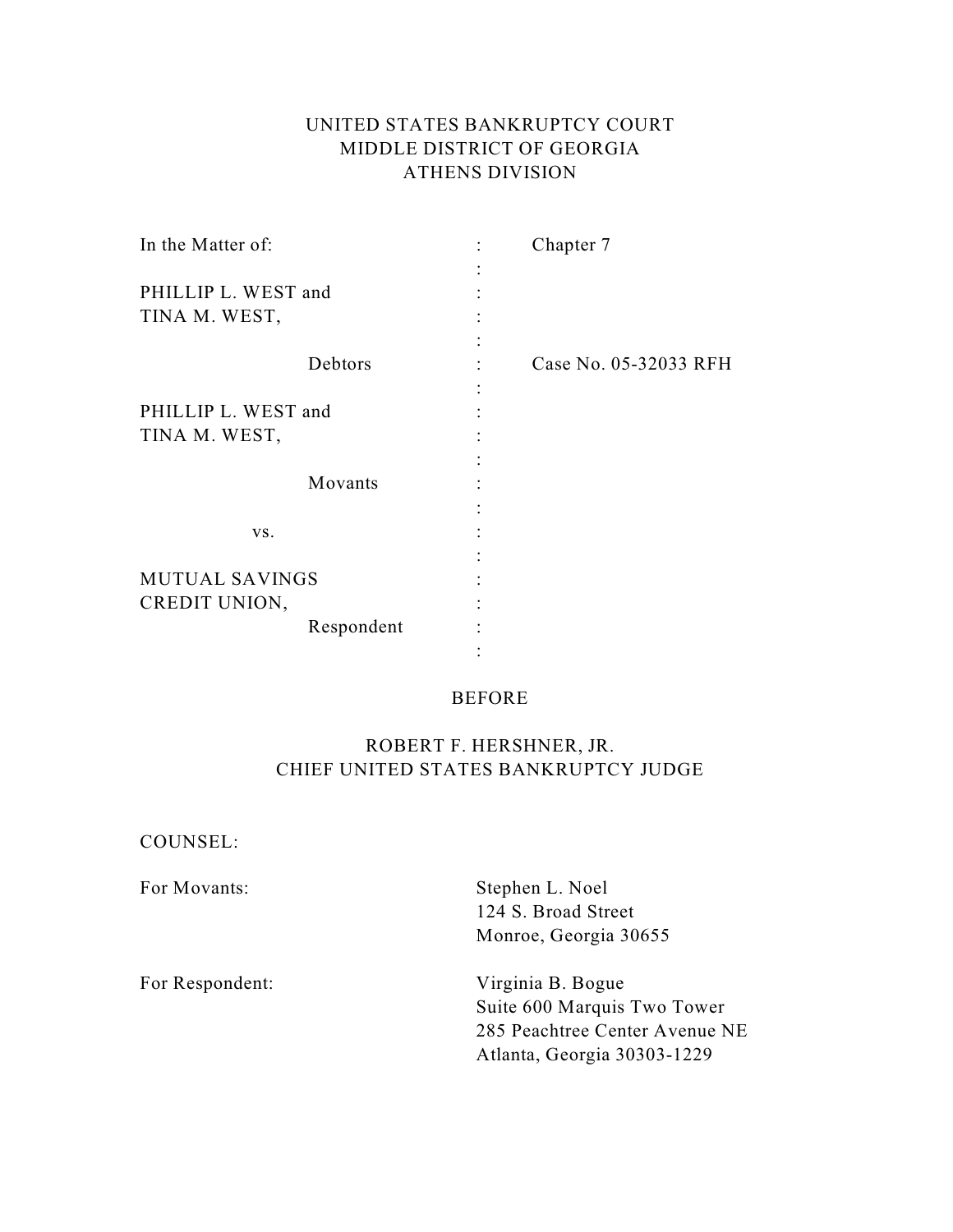### **MEMORANDUM OPINION**

Phillip L. West and Tina M. West, Movants, filed on May 24, 2006, a Motion To Convert. Mutual Savings Credit Union, Respondent, filed an objection on May 25, 2006. Movants' motion was discussed at a hearing on an adversary proceeding on May 25, 2006.<sup>1</sup> Movant and Respondents have filed briefs on the issues presented in the motion. The Court, having considered the record and the arguments of counsel, now publishes this memorandum opinion.

Movants filed on October 14, 2005, a petition under Chapter 7 of the Bankruptcy Code. Respondent conducted a Rule 2004 examination<sup>2</sup> of Movants. Movants filed on February 22, 2006, amendments to their statement of financial affairs and their bankruptcy schedules. Respondent contends that the original statement of financial affairs and bankruptcy schedules failed to list significant assets and understated Movants' income.

Respondent filed on March 24, 2006, an adversary proceeding contending that obligations owed by Movants to Respondent are not dischargeable under Section 523(a) of the Bankruptcy Code. Respondent also contends that Movants' discharge in

 $1$  See Mutual Savings Credit Union v. West, (In re West), Ch. 7, Case No. 05-32033 RFH, Adv. No. 06-3009 (Bankr. M.D. Ga., filed March 24, 2006).

 $2$  Fed. R. Bank. P. 2004.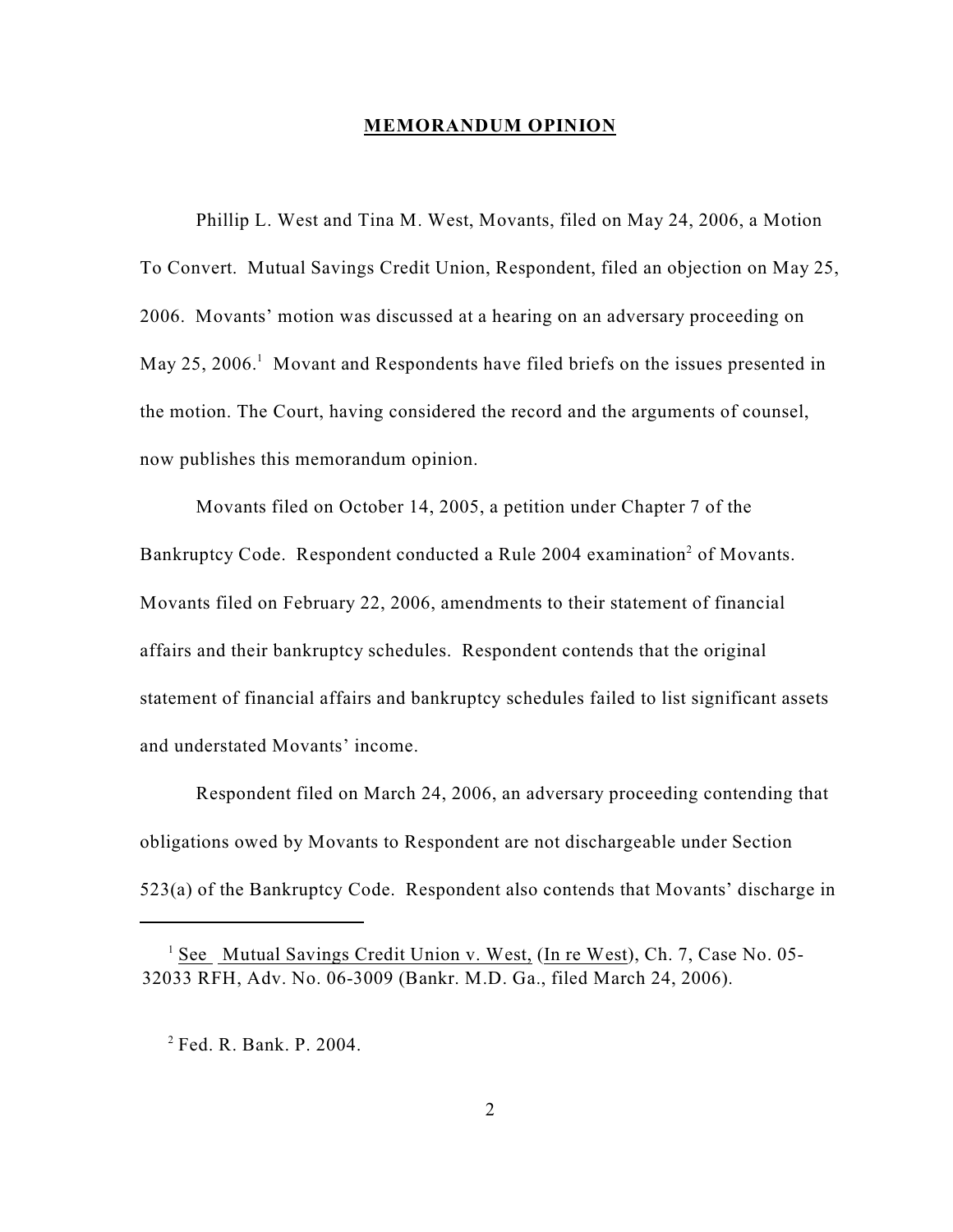bankruptcy should be denied under Section  $727(a)$  of the Bankruptcy Code.<sup>3</sup>

Movants filed on May 23, 2006, a second amendment to their bankruptcy schedules. Respondent contends the amendment contains information that conflicts with Movants' income tax returns and testimony at their Rule 2004 examination.

Movants filed on May 24, 2006, a motion to convert their Chapter 7 case to a case under Chapter 13 of the Bankruptcy Code. Respondent filed an objection. Respondent contends that Movants have shown a lack of good faith and a lack of candor by filing inaccurate bankruptcy schedules and an inaccurate statement of financial affairs.

Section 706(a) of the Bankruptcy Code provides:

### **§ 706. Conversion**

 **(a)** The debtor may convert a case under this chapter to a case under chapter 11, 12, or 13 of this title at any time, if the case has not been converted under section 1112, 1208, or 1307 of this title. Any waiver of the right to convert a case under this subsection is unenforceable.

11 U.S.C.A. § 706(a) (West 2004).

The legislative history of section 706(a) provides in part:

Subsection (a) of this section gives the debtor the one-time

<sup>&</sup>lt;sup>3</sup> Respondent contends that Movants failed to keep records of their financial affairs, failed to disclose and account for certain assets, made false oaths, and transferred property with intent to hinder, delay, or defraud creditors.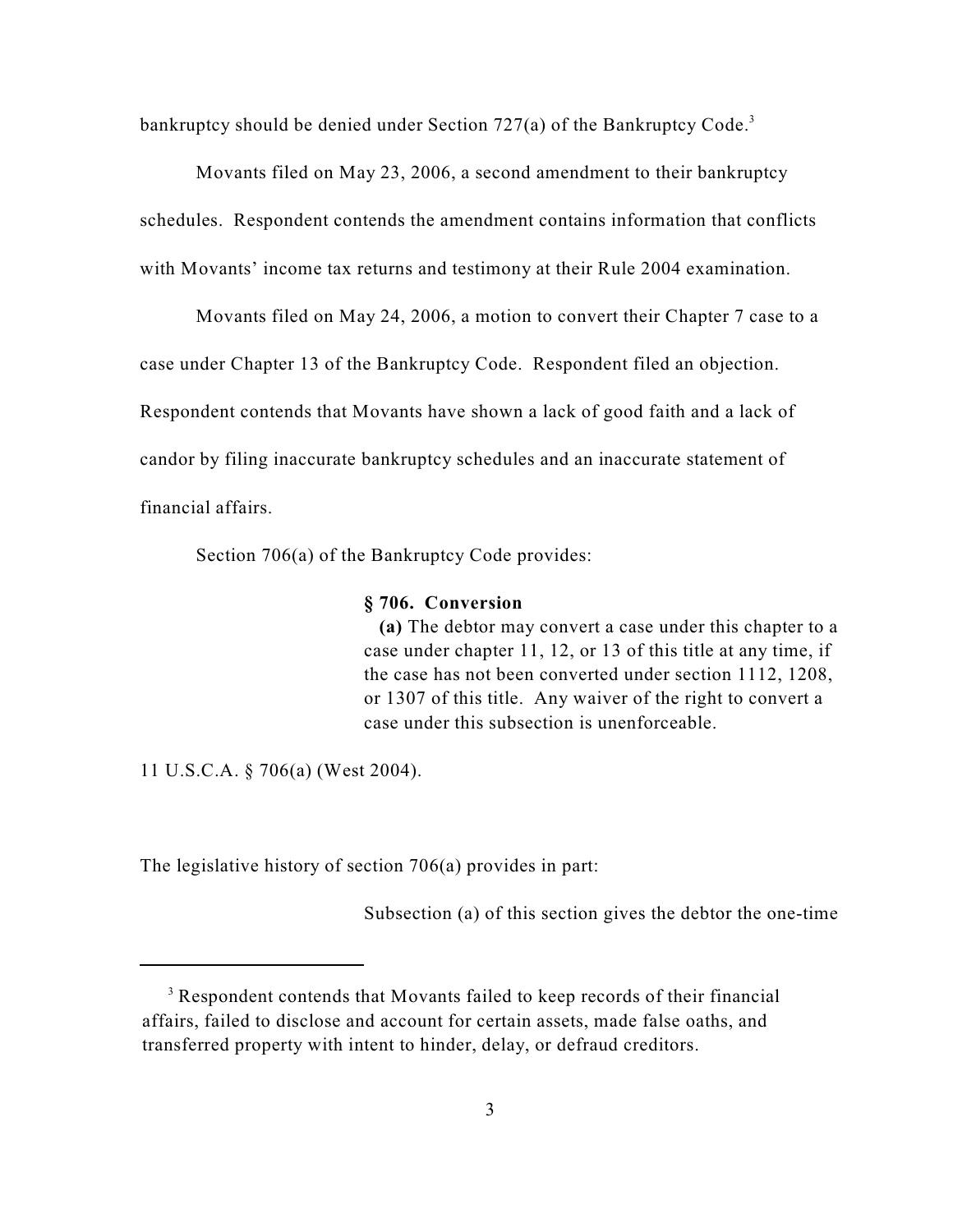absolute right of conversion of a liquidation case to a reorganization or individual repayment plan case. If the case has already once been converted from chapter 11 or 13 to chapter 7, then the debtor does not have that right. The policy of the provision is that the debtor should always be given the opportunity to repay his debts, and a waiver of the right to convert a case is unenforceable. (HR Rept. No. 595, 95th Cong.,1st Sess. 380 (1997))

Courts disagree as to whether a debtor has an absolute right to convert a

Chapter 7 case to a case under Chapter 11, 12 or 13. The United States Supreme

Court has granted certiorari to consider that issue. See Marrama v. Citizens Bank of

Massachusetts, 126 S.Ct. 2859, 165 L.Ed 2d 894 (June 12, 2006.)

Section 706(a) is similar to Section 1208(b) of the Bankruptcy Code. Section

1208(b) provides:

#### **§ 1208. Conversion or dismissal**

 **. . .**

**(b)** On request of the debtor at any time, if the case has not been converted under section 706 or 1112 of this title, the court shall dismiss a case under this chapter. Any waiver of the right to dismiss under this subsection is unenforceable.

11 U.S.C.A. § 1208(b) (West 2004).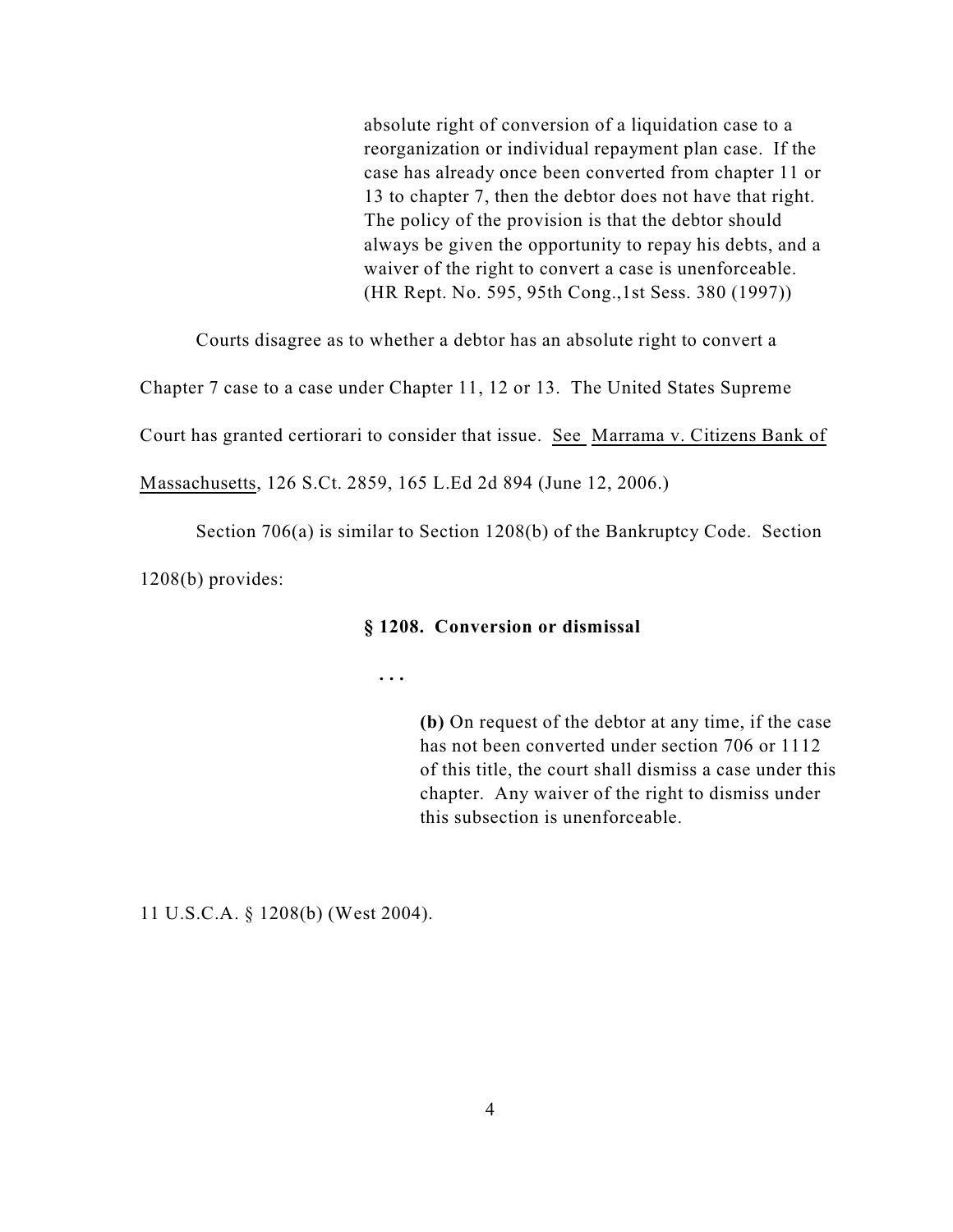In Cotton v. Bank South, N.A.,  $(In \nre$  Cotton),<sup>4</sup> the Chapter 12 debtor entered into a settlement agreement with Bank South. The debtor filed a request for voluntary dismissal of his Chapter 12 case before the bankruptcy court held a hearing on whether to approve the settlement agreement. The bankruptcy court stayed the debtor's request for voluntary dismissal until it could decide whether the parties had reached a binding settlement. The Eleventh Circuit Court of Appeals held that the debtor had a right to immediate dismissal of his Chapter 12 case under section 1208(b). The Eleventh Circuit stated in part:

> Chapter 12 of the Bankruptcy Code provides that a debtor may file a voluntary petition to go through bankruptcy. 11 U.S.C. § 1208(b) provides that such a case shall be dismissed upon request "at any time" if it has not been converted: "On request of the debtor at any time, if the case has not been converted under section 706 or 1112 of this title, the court shall dismiss a case under this chapter. Any waiver of the right to dismiss under this subsection is unenforceable." Debtor Thomas E. Cotton's case had not been converted when he filed a proper request for dismissal under this provision. He was entitled by the clear language of this section to have his case dismissed.

992 F.2d at 312.

In the case at bar, Movants' Chapter 7 case has not been converted from a case under Chapter 11, 12, or 13. Section 706(a) provides that Movants have a right to convert their Chapter 7 case to a Chapter 13 case. When a statute is clear, that is the

<sup>992</sup> F.2d 311 (11th Cir. 1993). <sup>4</sup>